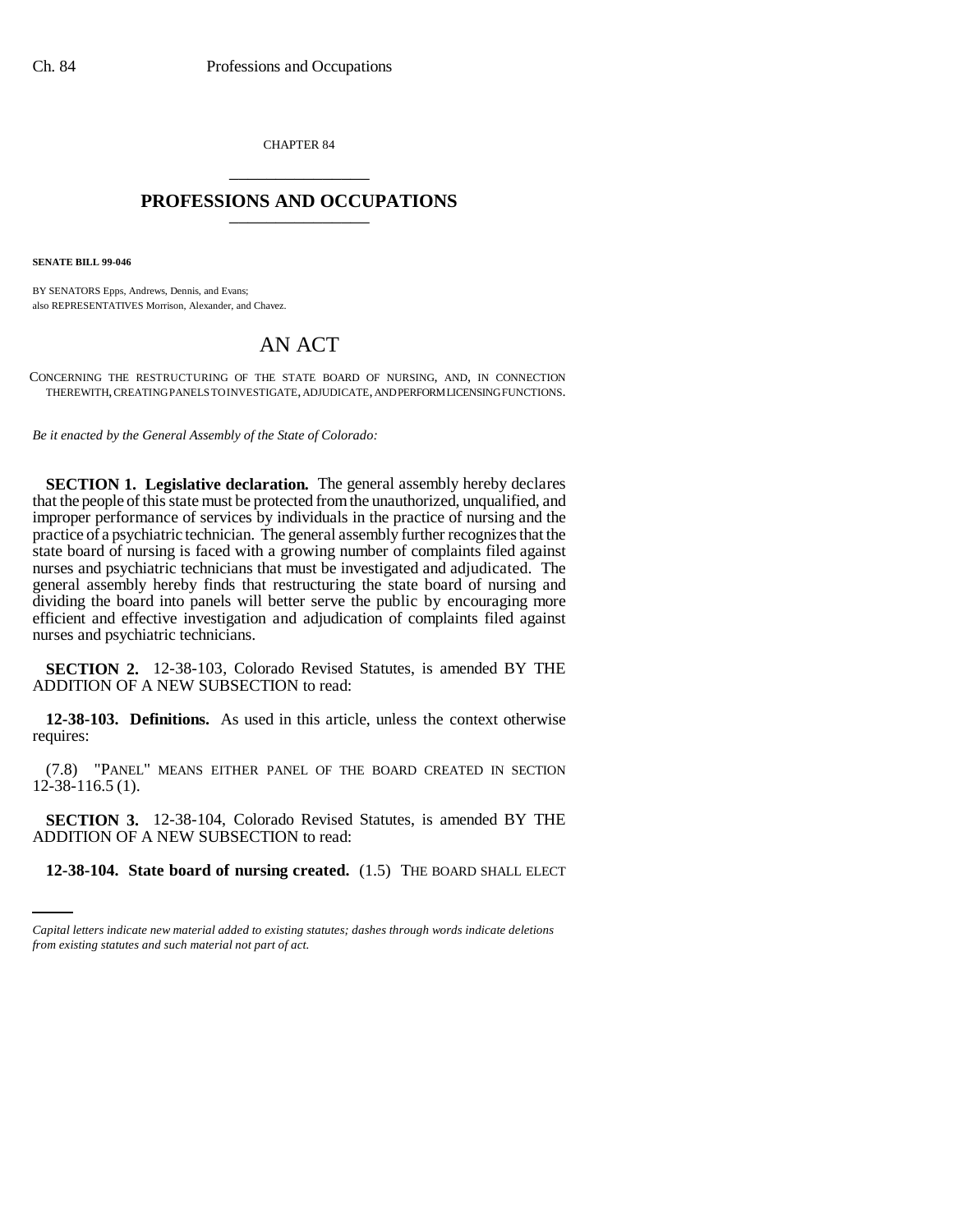ANNUALLY FROM ITS MEMBERS A PRESIDENT.

**SECTION 4.** 12-38-108 (1) (b), (1) (h), and (1.1) (a), Colorado Revised Statutes, are amended, and the said 12-38-108 (1) is further amended BY THE ADDITION OF A NEW PARAGRAPH, to read:

**12-38-108. Powers and duties of the board.** (1) The board has the following powers and duties:

(b) (I) To examine, license, and renew licenses of qualified applicants and to grant to such applicants temporary licenses and permits to engage in the practice of practical nursing and professional nursing in this state within the limitations imposed by this article.

(II) IN ORDER TO FACILITATE THE LICENSURE OF QUALIFIED APPLICANTS, THE BOARD MAY, IN ITS DISCRETION, ASSIGN LICENSING FUNCTIONS IN ACCORDANCE WITH THIS ARTICLE TO EITHER PANEL. ANY ACTION TAKEN BY A QUORUM OF THE ASSIGNED PANEL SHALL CONSTITUTE ACTION BY THE BOARD.

(b.5) TO REVOKE, SUSPEND, WITHHOLD, LIMIT THE SCOPE OF, OR REFUSE TO RENEW ANY LICENSE, TO PLACE ON PROBATION A LICENSEE OR TEMPORARY LICENSEE, OR TO ISSUE A LETTER OF ADMONITION TO A LICENSEE IN ACCORDANCE WITH THE PROCEDURES SET FORTH IN SECTION 12-38-116.5 UPON PROOF THAT SUCH LICENSEE HAS VIOLATED GROUNDS FOR DISCIPLINE IN SECTION 12-38-117 OR 12-42-113.

(h) To INVESTIGATE AND conduct hearings upon charges for the discipline of nurses in accordance with the provisions of article 4 of title 24, C.R.S., and to impose disciplinary sanctions as provided in this article;

(1.1) (a) The board shall appoint advisory committees pursuant to section 12-38-109 of at least three psychiatric technicians to advise the board on matters pertaining to psychiatric technician testing. THE BOARD SHALL, IN ITS DISCRETION, ASSIGN MATTERS REFERRED TO THE BOARD BY THE PSYCHIATRIC TECHNICIANS ADVISORY COMMITTEE TO A PANEL FOR CONSIDERATION AND IMPLEMENTATION, IF NECESSARY.

**SECTION 5.** 12-38-108, Colorado Revised Statutes, is amended BY THE ADDITION OF A NEW SUBSECTION to read:

**12-38-108. Powers and duties of the board.** (3) THE BOARD SHALL, IN ITS DISCRETION, ASSIGN MATTERS REFERRED TO THE BOARD BY THE NURSE AIDE ADVISORY COMMITTEE, CREATED PURSUANT TO SECTION 12-38.1-110, TO A PANEL FOR CONSIDERATION AND IMPLEMENTATION, IF NECESSARY.

**SECTION 6.** Article 38 of title 12, Colorado Revised Statutes, is amended BY THE ADDITION OF A NEW SECTION to read:

**12-38-116.5. Disciplinary procedures of the board - inquiry and hearings panels.** (1) (a) THE PRESIDENT OF THE BOARD SHALL DIVIDE THE OTHER TEN MEMBERS OF THE BOARD INTO TWO PANELS OF FIVE MEMBERS EACH. MEMBERS REPRESENTING THE THREE DIFFERENT CATEGORIES OF MEMBERSHIP (LICENSED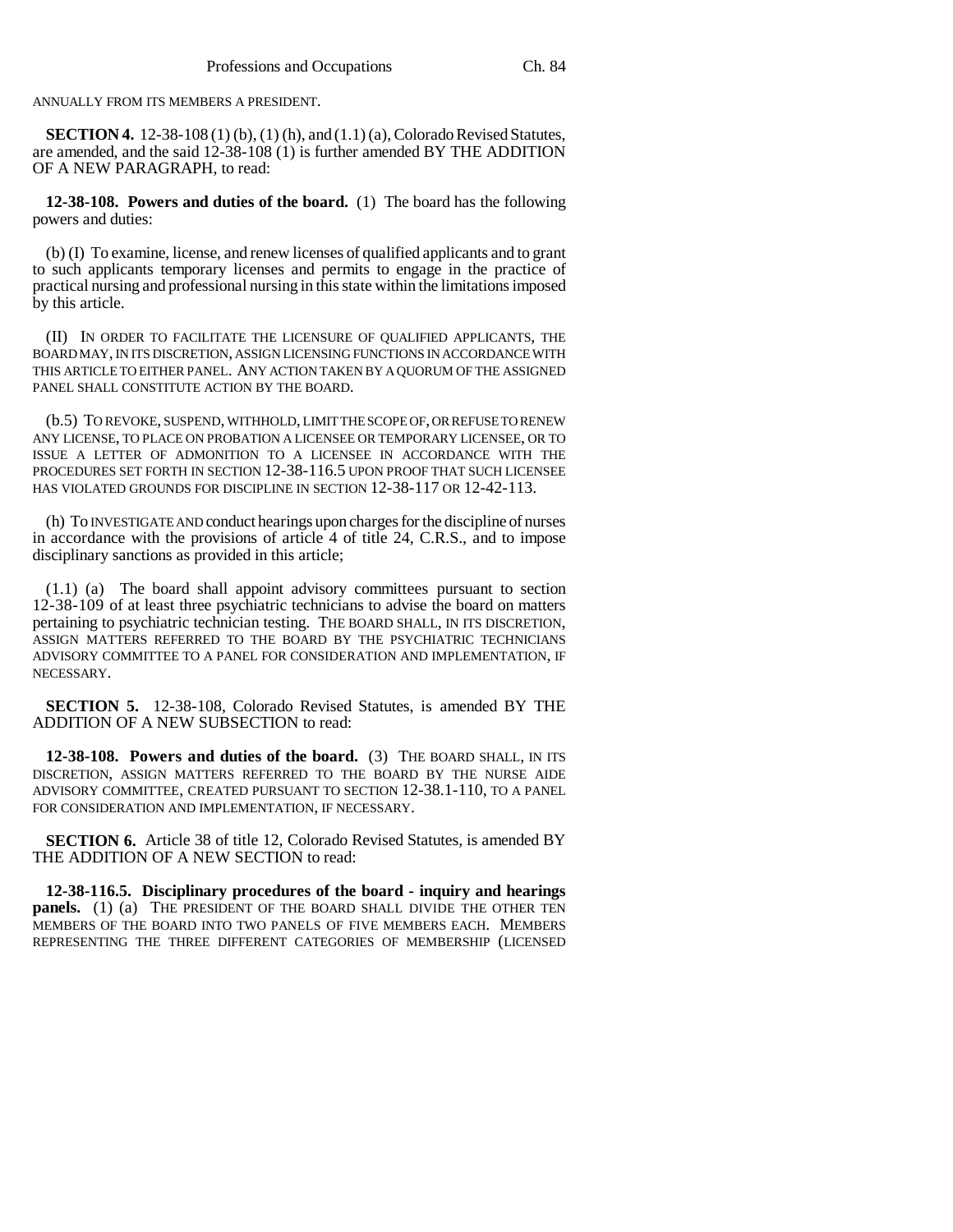PRACTICAL NURSES, PROFESSIONAL NURSES, AND PERSONS NOT LICENSED, EMPLOYED, OR IN ANY WAY CONNECTED WITH, OR WITH ANY FINANCIAL INTEREST IN, ANY HEALTH CARE FACILITY, AGENCY, OR INSURER) SHALL BE DIVIDED BETWEEN THE TWO PANELS AS EQUALLY AS POSSIBLE.

(b) EACH PANEL SHALL ACT AS BOTH AN INQUIRY AND A HEARINGS PANEL. MEMBERS OF THE BOARD MAY BE ASSIGNED FROM ONE PANEL TO THE OTHER BY THE PRESIDENT. THE PRESIDENT MAY BE A MEMBER OF BOTH PANELS, BUT IN NO EVENT SHALL THE PRESIDENT OR ANY OTHER MEMBER WHO HAS CONSIDERED A COMPLAINT AS A MEMBER OF A PANEL ACTING AS AN INQUIRY PANEL TAKE ANY PART IN THE CONSIDERATION OF A FORMAL COMPLAINT INVOLVING THE SAME MATTER.

(c) ALL MATTERS REFERRED TO ONE PANEL FOR INVESTIGATION SHALL BE HEARD, IF REFERRED FOR FORMAL HEARING, BY THE OTHER PANEL OR A COMMITTEE OF SUCH PANEL. HOWEVER, IN ITS DISCRETION, EITHER INQUIRY PANEL MAY ELECT TO REFER A CASE FOR FORMAL HEARING TO A QUALIFIED ADMINISTRATIVE LAW JUDGE, IN LIEU OF A HEARINGS PANEL OF THE BOARD, FOR AN INITIAL DECISION PURSUANT TO SECTION 24-4-105, C.R.S.

(d) THE INITIAL DECISION OF AN ADMINISTRATIVE LAW JUDGE MAY BE REVIEWED PURSUANT TO SECTION 24-4-105 (14) AND (15), C.R.S., BY THE FILING OF EXCEPTIONS TO THE INITIAL DECISION WITH THE HEARINGS PANEL THAT WOULD HAVE HEARD THE CASE IF IT HAD NOT BEEN REFERRED TO AN ADMINISTRATIVE LAW JUDGE OR BY REVIEW UPON THE MOTION OF SUCH HEARINGS PANEL. THE RESPONDENT OR THE BOARD'S COUNSEL SHALL FILE SUCH EXCEPTIONS.

(2) INVESTIGATIONS SHALL BE UNDER THE SUPERVISION OF THE PANEL TO WHICH THEY ARE ASSIGNED. THE PERSONS MAKING SUCH INVESTIGATION SHALL REPORT THE RESULTS THEREOF TO THE ASSIGNING PANEL FOR APPROPRIATE ACTION.

(3) (a) (I) FOR THE PURPOSES OF THIS SECTION:

(A) "GROUNDS FOR DISCIPLINE" INCLUDES GROUNDS UNDER SECTIONS 12-38-117 AND 12-42-113.

(B) "LICENSE" INCLUDES LICENSURE FOR A PRACTICAL NURSE OR PROFESSIONAL NURSE AND LICENSURE FOR A PSYCHIATRIC TECHNICIAN.

(C) "NURSE", "LICENSEE", OR "RESPONDENT" INCLUDES A PRACTICAL NURSE, A PROFESSIONAL NURSE, AND A PSYCHIATRIC TECHNICIAN AS DESCRIBED IN SECTION 12-42-102 (4).

(D) "PRACTICE OF NURSING" INCLUDES THE PRACTICE OF PRACTICAL NURSING, THE PRACTICE OF PROFESSIONAL NURSING, AND THE PRACTICE AS A PSYCHIATRIC TECHNICIAN.

(II) WRITTEN COMPLAINTS RELATING TO THE CONDUCT OF A NURSE LICENSED OR AUTHORIZED TO PRACTICE NURSING IN THIS STATE MAY BE MADE BY ANY PERSON OR MAY BE INITIATED BY AN INQUIRY PANEL OF THE BOARD ON ITS OWN MOTION. THE NURSE COMPLAINED OF SHALL BE GIVEN NOTICE, UNLESS THE BOARD DETERMINES THE COMPLAINT TO BE WITHOUT MERIT OF INVESTIGATION, BY FIRST-CLASS MAIL, AND THE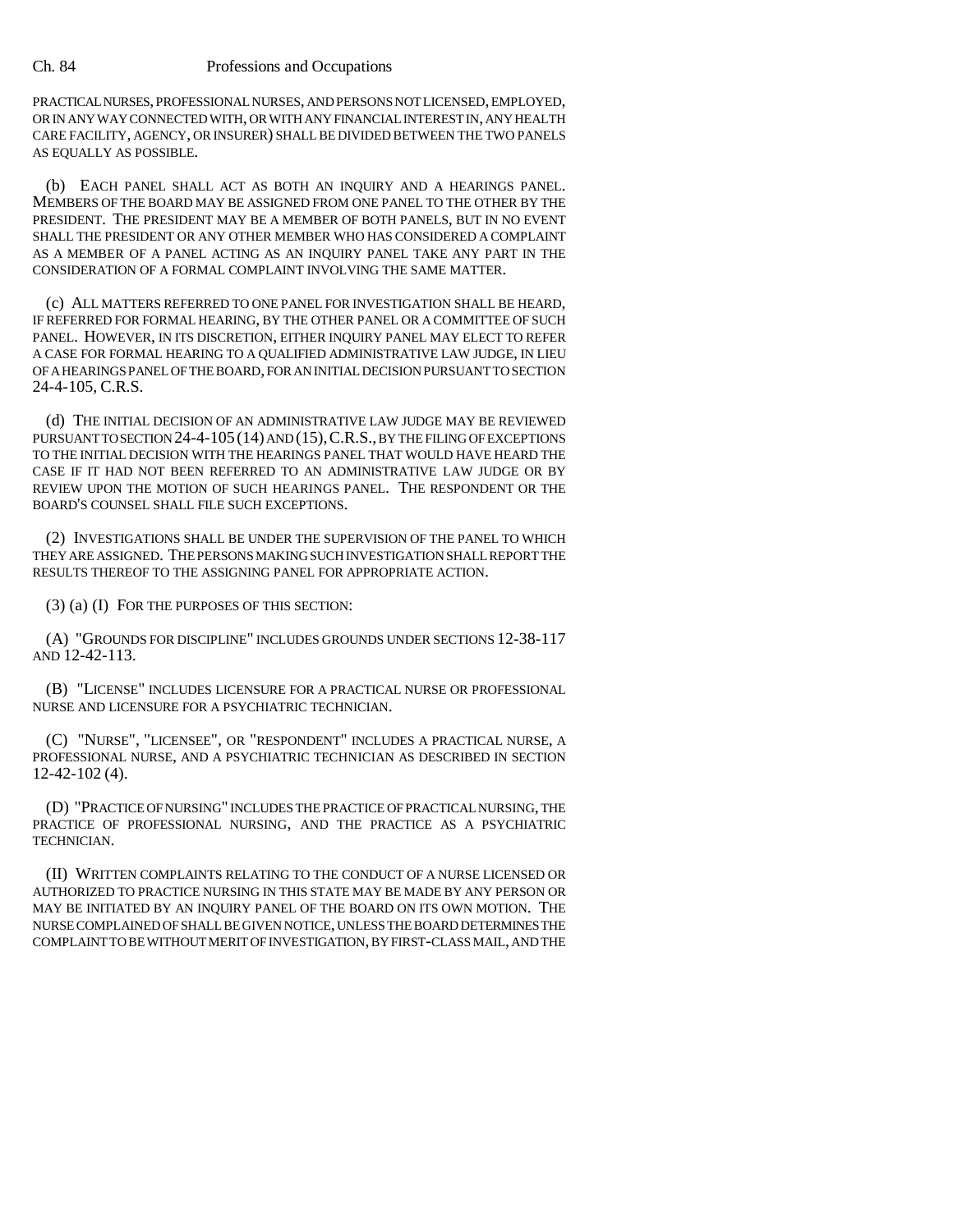NOTICE SHALL STATE THE NATURE OF THE COMPLAINT AND SHALL STATE THAT THE FAILURE TO RESPOND IN A MATERIALLY FACTUAL AND TIMELY MANNER CONSTITUTES GROUNDS FOR DISCIPLINE. THE NURSE COMPLAINED OF SHALL BE GIVEN THIRTY DAYS TO ANSWER OR EXPLAIN IN WRITING THE MATTERS DESCRIBED IN SUCH COMPLAINT. UPON RECEIPT OF THE NURSE'S ANSWER OR AT THE CONCLUSION OF THIRTY DAYS, WHICHEVER OCCURS FIRST, THE INQUIRY PANEL MAY TAKE FURTHER ACTION AS SET FORTH IN SUBPARAGRAPH (III) OF THIS PARAGRAPH (a).

(III) UPON RECEIPT OF THE NURSE'S ANSWER OR THE CONCLUSION OF THIRTY DAYS, THE INQUIRY PANEL MAY CONDUCT A FURTHER INVESTIGATION THAT MAY BE MADE BY ONE OR MORE MEMBERS OF THE INQUIRY PANEL, ONE OR MORE NURSES WHO ARE NOT MEMBERS OF THE BOARD, A MEMBER OF THE STAFF OF THE BOARD, A PROFESSIONAL INVESTIGATOR, OR ANY OTHER PERSON OR ORGANIZATION AS THE INQUIRY PANEL DIRECTS. ANY SUCH INVESTIGATION SHALL BE ENTIRELY INFORMAL.

(b) THE BOARD SHALL CAUSE AN INVESTIGATION TO BE MADE WHEN THE BOARD IS INFORMED OF:

(I) DISCIPLINARY ACTION TAKEN BY AN EMPLOYER OF A NURSE AGAINST THE NURSE OR RESIGNATION IN LIEU OF A DISCIPLINARY ACTION FOR CONDUCT THAT CONSTITUTES GROUNDS FOR DISCIPLINE UNDER SECTION 12-38-117 OR 12-42-113. SUCH EMPLOYER SHALL REPORT SUCH DISCIPLINARY ACTION OR RESIGNATION TO THE BOARD.

(II) AN INSTANCE OF A MALPRACTICE SETTLEMENT OR JUDGMENT AGAINST A NURSE.

(III) A NURSE WHO HAS NOT TIMELY RENEWED HIS OR HER LICENSE AND THE NURSE IS ACTIVELY ENGAGED IN THE PRACTICE OF NURSING.

(c) ON COMPLETION OF AN INVESTIGATION, THE INQUIRY PANEL SHALL MAKE A FINDING THAT:

(I) THE COMPLAINT IS WITHOUT MERIT AND NO FURTHER ACTION NEED BE TAKEN;

(II) THERE IS NO REASONABLE CAUSE TO WARRANT FURTHER ACTION ON THE COMPLAINT;

(III) AN INSTANCE OF CONDUCT OCCURRED THAT DOES NOT WARRANT FORMAL ACTION BY THE BOARD AND THAT SHOULD BE DISMISSED, BUT THAT INDICATIONS OF POSSIBLE CONDUCT BY THE NURSE WERE NOTED THAT COULD LEAD TO SERIOUS CONSEQUENCES IF NOT CORRECTED. IN SUCH A CASE, A CONFIDENTIAL LETTER OF CONCERN SHALL BE SENT TO THE NURSE AGAINST WHOM THE COMPLAINT WAS MADE.

(IV) AN INSTANCE OF GROUNDS FOR DISCIPLINE OCCURRED THAT, IN THE OPINION OF THE INQUIRY PANEL, DOES NOT WARRANT FORMAL ACTION BY THE BOARD BUT THAT SHOULD NOT BE DISMISSED AS BEING WITHOUT MERIT. IN SUCH CASE, A CERTIFIED LETTER OF ADMONITION, RETURN RECEIPT REQUESTED, SHALL BE SENT TO THE NURSE AGAINST WHOM A COMPLAINT WAS MADE AND A COPY THEREOF TO THE PERSON MAKING THE COMPLAINT. WHEN A LETTER OF ADMONITION IS SENT BY THE INQUIRY PANEL TO A NURSE COMPLAINED AGAINST, SUCH NURSE SHALL BE ADVISED THAT THE NURSE HAS THE RIGHT TO REQUEST IN WRITING, WITHIN TWENTY DAYS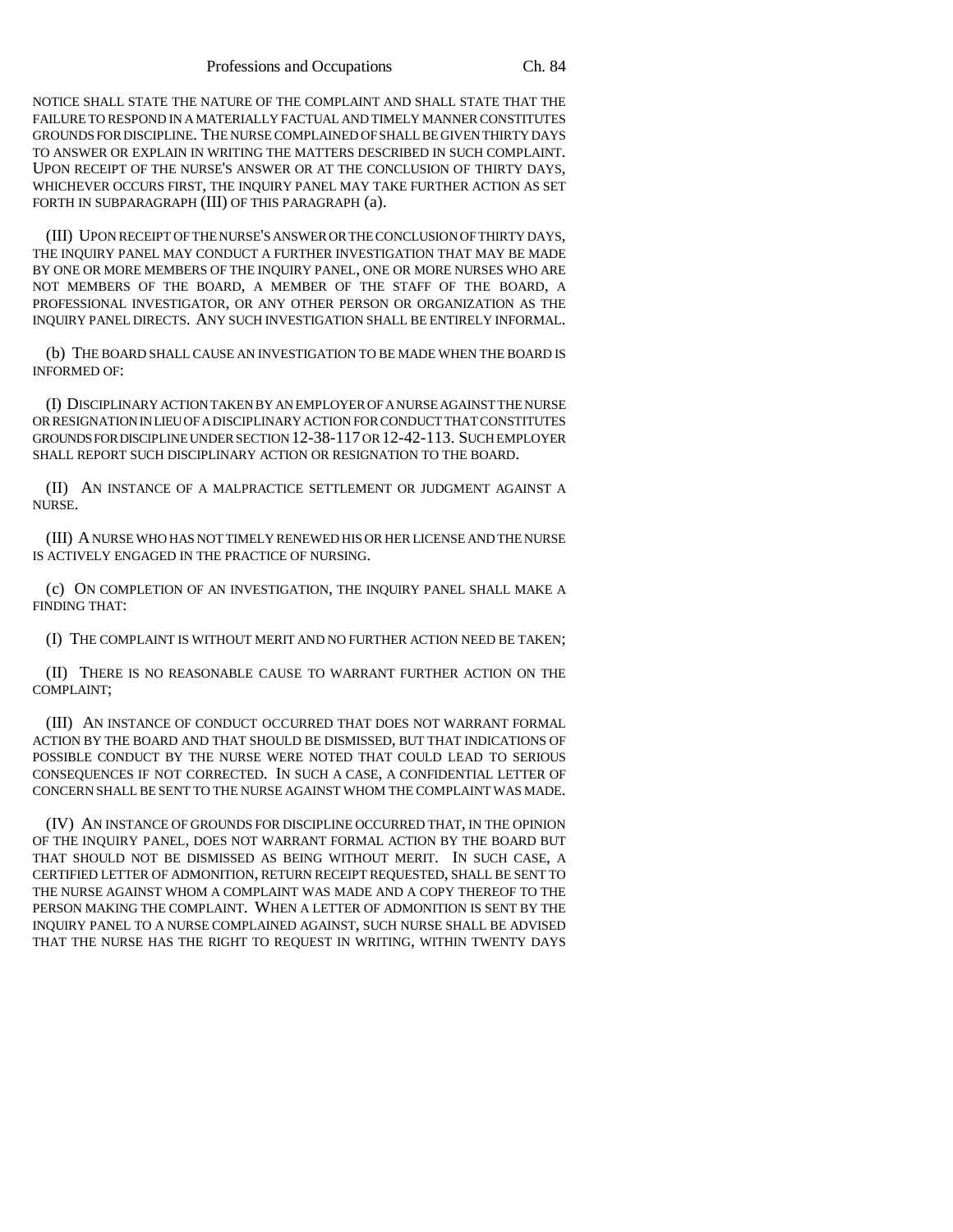AFTER RECEIPT OF THE LETTER, THAT FORMAL DISCIPLINARY PROCEEDINGS BE INITIATED AGAINST THE NURSE TO ADJUDICATE THE PROPRIETY OF THE CONDUCT UPON WHICH THE LETTER OF ADMONITION IS BASED. IF SUCH REQUEST IS TIMELY MADE, THE LETTER OF ADMONITION SHALL BE DEEMED VACATED, AND THE MATTER SHALL BE PROCESSED BY MEANS OF FORMAL DISCIPLINARY PROCEEDINGS.

(V) FACTS WERE DISCLOSED THAT WARRANT FURTHER PROCEEDINGS BY FORMAL COMPLAINT, AS PROVIDED IN SUBSECTION (4) OF THIS SECTION, AND THAT THE COMPLAINT SHOULD BE REFERRED TO THE ATTORNEY GENERAL FOR PREPARATION AND FILING OF A FORMAL COMPLAINT.

(4) (a) ALL FORMAL COMPLAINTS SHALL BE HEARD AND DETERMINED IN ACCORDANCE WITH PARAGRAPH (b) OF THIS SUBSECTION (4) AND SECTION 24-4-105, C.R.S. EXCEPT AS PROVIDED IN SUBSECTION (1) OF THIS SECTION, ALL FORMAL HEARINGS SHALL BE CONDUCTED BY THE HEARINGS PANEL. THE NURSE MAY BE PRESENT IN PERSON OR REPRESENTED BY COUNSEL, OR BOTH, IF SO DESIRED, TO OFFER EVIDENCE AND BE HEARD IN THE NURSE'S OWN DEFENSE. AT FORMAL HEARINGS, THE WITNESSES SHALL BE SWORN AND A COMPLETE RECORD SHALL BE MADE OF ALL PROCEEDINGS AND TESTIMONY.

(b) EXCEPT AS PROVIDED IN SUBSECTION (1) OF THIS SECTION, AN ADMINISTRATIVE LAW JUDGE SHALL PRESIDE AT THE HEARING AND SHALL ADVISE THE HEARINGS PANEL ON ALL SUCH LEGAL MATTERS IN CONNECTION WITH THE HEARING AS THE PANEL MAY REQUEST. THE ADMINISTRATIVE LAW JUDGE SHALL PROVIDE SUCH ADVICE OR ASSISTANCE AS THE HEARINGS PANEL MAY REQUEST IN CONNECTION WITH THE PREPARATION OF ITS FINDINGS AND RECOMMENDATIONS OR CONCLUSIONS. SUCH ADMINISTRATIVE LAW JUDGE SHALL HAVE THE AUTHORITY TO ADMINISTER OATHS AND AFFIRMATIONS, SIGN AND ISSUE SUBPOENAS, AND PERFORM SUCH OTHER DUTIES AS THE HEARINGS PANEL MAY AUTHORIZE THE ADMINISTRATIVE LAW JUDGE TO PERFORM. SUCH ADMINISTRATIVE LAW JUDGE SHALL HAVE THE QUALIFICATIONS PROVIDED IN SECTION 24-30-1003 (2), C.R.S.

(c) (I) TO WARRANT A FINDING OF GROUNDS FOR DISCIPLINE, THE CHARGES SHALL BE ESTABLISHED AS SPECIFIED IN SECTION 24-4-105 (7),C.R.S. EXCEPT AS PROVIDED IN SUBSECTION (1) OF THIS SECTION, THE HEARINGS PANEL SHALL MAKE A REPORT OF ITS FINDINGS AND CONCLUSIONS THAT, WHEN APPROVED BY A MAJORITY OF THOSE MEMBERS OF THE HEARINGS PANEL WHO HAVE CONDUCTED THE HEARING PURSUANT TO PARAGRAPHS (a) AND (b) OF THIS SUBSECTION (4), SHALL BE THE ACTION OF THE BOARD.

(II) IF IT IS FOUND THAT THE CHARGES ARE UNPROVEN, THE HEARINGS PANEL, OR AN ADMINISTRATIVE LAW JUDGE SITTING IN LIEU OF THE HEARINGS PANEL PURSUANT TO SUBSECTION (1) OF THIS SECTION, SHALL ENTER AN ORDER DISMISSING THE COMPLAINT.

(III) IF THE HEARINGS PANEL FINDS THE CHARGES PROVEN AND ORDERS THAT DISCIPLINE BE IMPOSED, IT SHALL ALSO DETERMINE THE EXTENT OF SUCH DISCIPLINE, WHICH MAY BE IN THE FORM OF A LETTER OF ADMONITION REGARDING A LICENSE OR SUSPENSION FOR A DEFINITE OR INDEFINITE PERIOD, REVOCATION, OR NONRENEWAL OF A LICENSE TO PRACTICE. IN DETERMINING APPROPRIATE DISCIPLINARY ACTION, THE HEARINGS PANEL SHALL FIRST CONSIDER SANCTIONS THAT ARE NECESSARY TO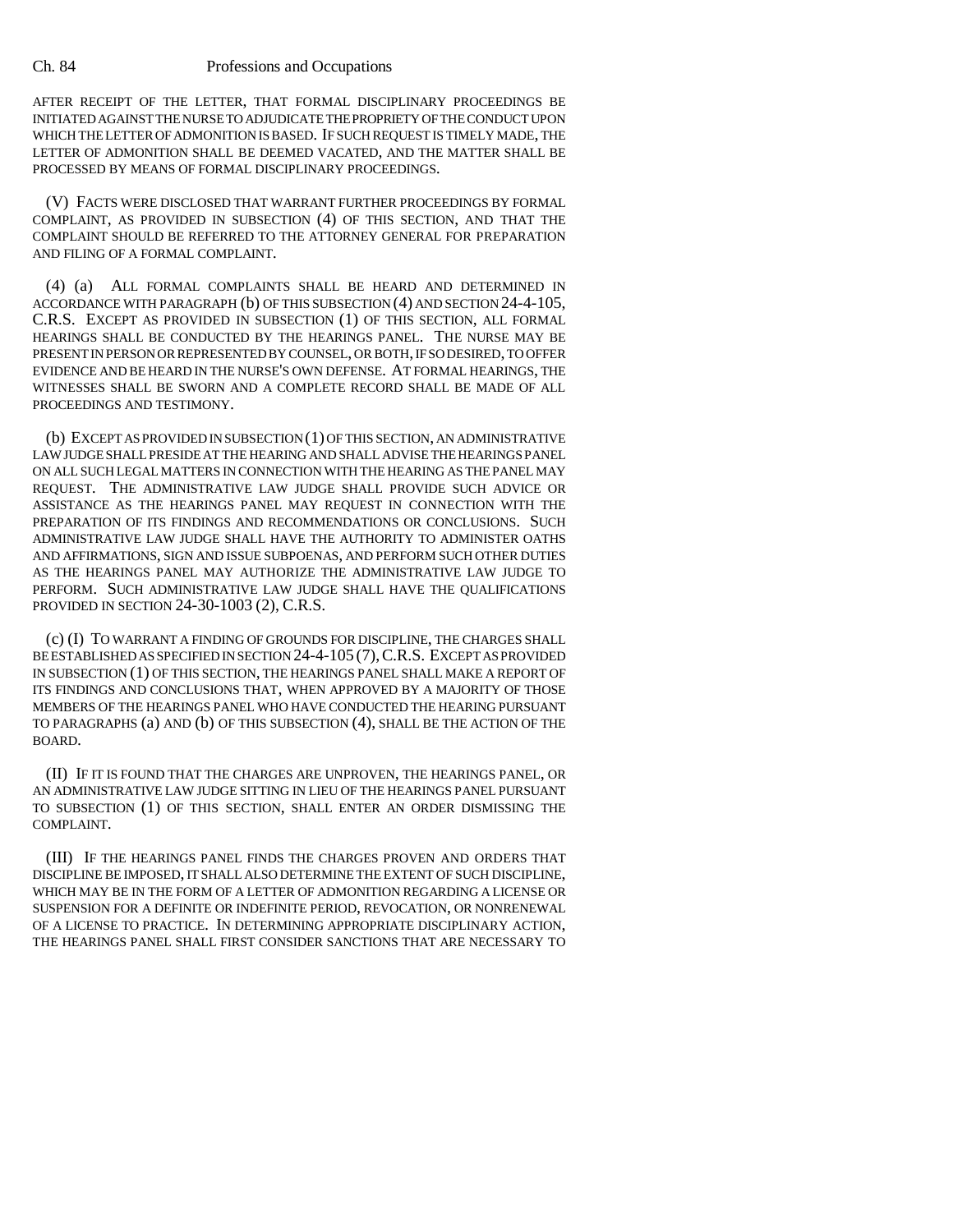PROTECT THE PUBLIC. ONLY AFTER THE PANEL HAS CONSIDERED SUCH SANCTIONS SHALL IT CONSIDER AND ORDER REQUIREMENTS DESIGNED TO REHABILITATE THE NURSE. IF DISCIPLINE OTHER THAN REVOCATION OF A LICENSE TO PRACTICE IS IMPOSED, THE HEARINGS PANEL MAY ALSO ORDER THAT THE NURSE BE GRANTED PROBATION AND ALLOWED TO CONTINUE TO PRACTICE DURING THE PERIOD OF SUCH PROBATION. THE HEARINGS PANEL MAY ALSO INCLUDE IN ANY DISCIPLINARY ORDER THAT ALLOWS THE NURSE TO CONTINUE TO PRACTICE SUCH CONDITIONS AS THE PANEL MAY DEEM APPROPRIATE TO ASSURE THAT THE NURSE IS PHYSICALLY, MENTALLY, AND OTHERWISE QUALIFIED TO PRACTICE NURSING IN ACCORDANCE WITH GENERALLY ACCEPTED STANDARDS OF PRACTICE, INCLUDING ANY OF THE FOLLOWING:

(A) SUBMISSION BY THE RESPONDENT TO SUCH EXAMINATIONS AS THE HEARINGS PANEL MAY ORDER TO DETERMINE THE RESPONDENT'S PHYSICAL OR MENTAL CONDITION OR THE RESPONDENT'S PROFESSIONAL QUALIFICATIONS;

(B) THE TAKING BY THE RESPONDENT OF SUCH THERAPY OR COURSES OF TRAINING OR EDUCATION AS MAY BE NEEDED TO CORRECT DEFICIENCIES FOUND EITHER IN THE HEARING OR BY SUCH EXAMINATIONS;

(C) THE REVIEW OR SUPERVISION OF THE RESPONDENT'S PRACTICE OF NURSING AS MAY BE NECESSARY TO DETERMINE THE QUALITY OF THE RESPONDENT'S PRACTICE OF NURSING AND TO CORRECT DEFICIENCIES THEREIN; OR

(D) THE IMPOSITION OF RESTRICTIONS UPON THE NATURE OF THE RESPONDENT'S PRACTICE TO ASSURE THAT THE RESPONDENT DOES NOT PRACTICE BEYOND THE LIMITS OF THE RESPONDENT'S CAPABILITIES.

(IV) UPON THE FAILURE OF THE RESPONDENT TO COMPLY WITH ANY CONDITIONS IMPOSED BY THE HEARINGS PANEL PURSUANT TO SUBPARAGRAPH (III) OF THIS PARAGRAPH (c), THE HEARINGS PANEL MAY ORDER REVOCATION OR SUSPENSION OF THE RESPONDENT'S LICENSE TO PRACTICE IN THIS STATE UNTIL SUCH TIME AS THE RESPONDENT COMPLIES WITH SUCH CONDITIONS.

(V) IN MAKING ANY OF THE ORDERS PROVIDED IN SUBPARAGRAPHS (III) AND (IV) OF THIS PARAGRAPH (c), THE HEARINGS PANEL MAY TAKE INTO CONSIDERATION THE RESPONDENT'S PRIOR DISCIPLINARY RECORD. IF THE HEARINGS PANEL DOES TAKE INTO CONSIDERATION ANY PRIOR DISCIPLINE OF THE RESPONDENT, ITS FINDINGS AND RECOMMENDATIONS SHALL SO INDICATE.

(VI) IN ALL CASES OF REVOCATION, SUSPENSION, PROBATION, OR NONRENEWAL, THE BOARD SHALL ENTER IN ITS RECORDS THE FACTS OF SUCH REVOCATION, SUSPENSION, PROBATION, OR NONRENEWAL AND OF ANY SUBSEQUENT ACTION OF THE BOARD WITH RESPECT THERETO.

(d) THE ATTORNEY GENERAL SHALL PROSECUTE THOSE CHARGES THAT HAVE BEEN REFERRED TO THE OFFICE OF THE ATTORNEY GENERAL BY THE INQUIRY PANEL PURSUANT TO SUBPARAGRAPH (V) OF PARAGRAPH (c) OF SUBSECTION (3) OF THIS SECTION. THE BOARD MAY DIRECT THE ATTORNEY GENERAL TO PERFECT AN APPEAL.

(5) A MAJORITY OF THE MEMBERS OF THE BOARD, THREE MEMBERS OF THE INQUIRY PANEL, OR THREE MEMBERS OF THE HEARINGS PANEL SHALL CONSTITUTE A QUORUM.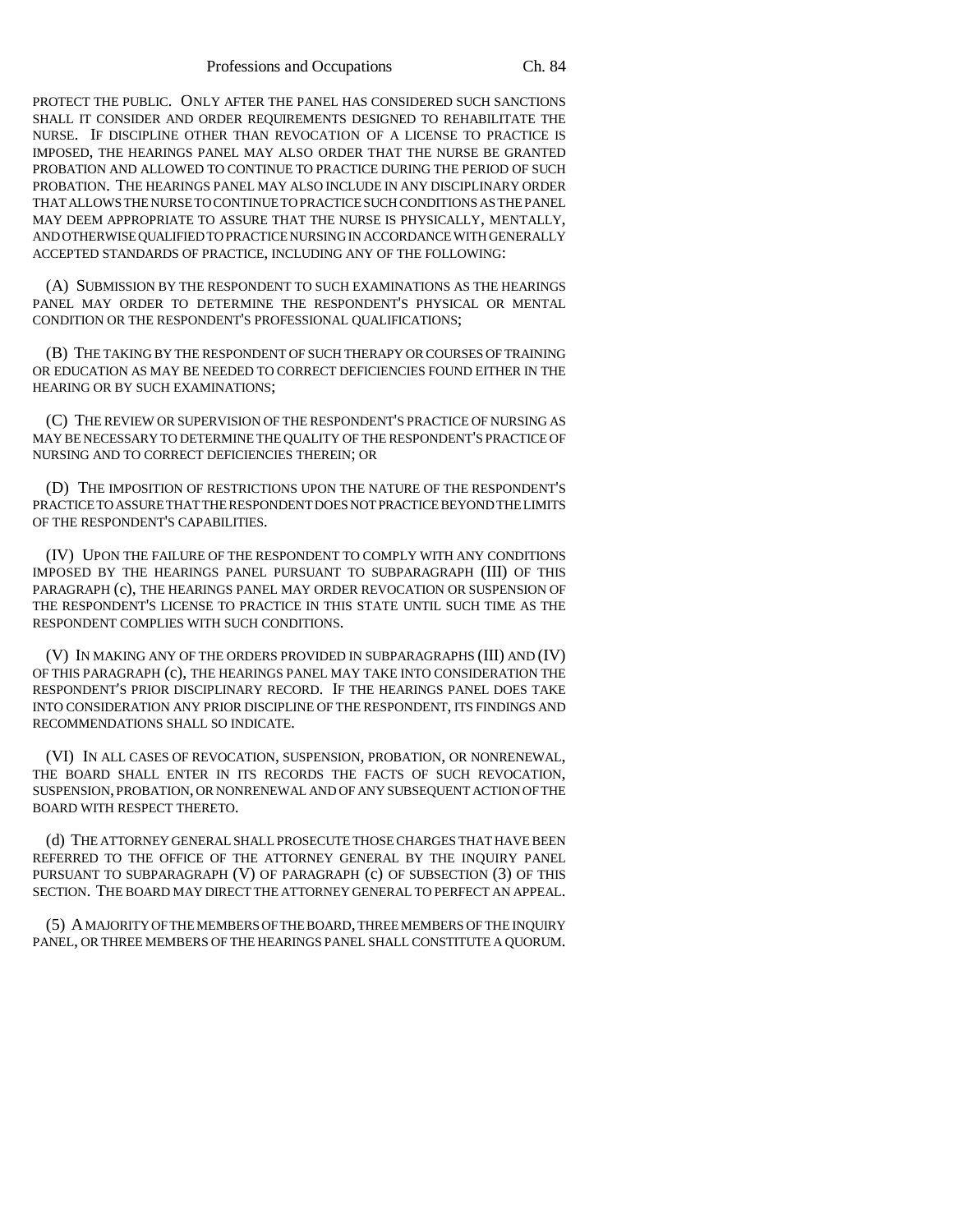THE ACTION OF A MAJORITY OF THOSE PRESENT COMPRISING SUCH QUORUM SHALL BE THE ACTION OF THE BOARD, THE INQUIRY PANEL, OR THE HEARINGS PANEL.

(6) UPON THE EXPIRATION OF ANY TERM OF SUSPENSION, THE LICENSE SHALL BE REINSTATED BY THE BOARD IF THE BOARD IS FURNISHED WITH EVIDENCE THAT THE NURSE HAS COMPLIED WITH ALL TERMS OF THE SUSPENSION. IF SUCH EVIDENCE SHOWS THE NURSE HAS NOT COMPLIED WITH ALL TERMS OF THE SUSPENSION, THE BOARD MAY REVOKE OR CONTINUE THE SUSPENSION OF THE LICENSE AT A HEARING, NOTICE OF WHICH AND THE PROCEDURE AT WHICH SHALL BE AS PROVIDED IN THIS SECTION.

(7) IN CASE ANY NURSE IS DETERMINED TO BE MENTALLY INCOMPETENT OR INSANE BY A COURT OF COMPETENT JURISDICTION AND A COURT ENTERS, PURSUANT TO PART 3 OR PART 4 OF ARTICLE 14 OF TITLE 15 OR SECTION 27-10-109 (4) OR 27-10-125, C.R.S., AN ORDER SPECIFICALLY FINDING THAT THE MENTAL INCOMPETENCY OR INSANITY IS OF SUCH A DEGREE THAT THE NURSE IS INCAPABLE OF CONTINUING THE PRACTICE OF NURSING, THE NURSE'S LICENSE SHALL AUTOMATICALLY BE SUSPENDED BY THE BOARD, AND, NOTWITHSTANDING ANY PROVISION OF THIS ARTICLE TO THE CONTRARY, SUCH SUSPENSION SHALL CONTINUE UNTIL THE NURSE IS FOUND BY SUCH COURT TO BE COMPETENT TO CONTINUE THE PRACTICE OF NURSING.

(8) (a) IF THE BOARD HAS REASONABLE CAUSE TO BELIEVE THAT A NURSE IS UNABLE TO PRACTICE NURSING WITH REASONABLE SKILL AND SAFETY TO PATIENTS BECAUSE OF A CONDITION DESCRIBED IN SECTION  $12-38-117$  (1) (i) OR (1) (j) OR SECTION 12-42-113 (1) (i) OR (1) (j), IT MAY REQUIRE SUCH NURSE TO SUBMIT TO MENTAL OR PHYSICAL EXAMINATIONS BY A PHYSICIAN OR OTHER LICENSED HEALTH CARE PROFESSIONAL DESIGNATED BY THE BOARD. IF A NURSE FAILS TO SUBMIT TO SUCH MENTAL OR PHYSICAL EXAMINATIONS, THE BOARD MAY SUSPEND THE NURSE'S LICENSE UNTIL THE REQUIRED EXAMINATIONS ARE CONDUCTED.

(b) EVERY NURSE SHALL BE DEEMED, BY SO PRACTICING OR BY APPLYING FOR RENEWAL REGISTRATION OF SUCH NURSE'S LICENSE, TO HAVE CONSENTED TO SUBMIT TO MENTAL OR PHYSICAL EXAMINATIONS WHEN DIRECTED IN WRITING BY THE BOARD. FURTHER, SUCH NURSE SHALL BE DEEMED TO HAVE WAIVED ALL OBJECTIONS TO THE ADMISSIBILITY OF THE EXAMINING PHYSICIAN'S OR OTHER LICENSED HEALTH CARE PROFESSIONAL'S TESTIMONY OR EXAMINATION REPORTS ON THE GROUND OF PRIVILEGED COMMUNICATION. SUBJECT TO APPLICABLE FEDERAL LAW, SUCH NURSE SHALL BE DEEMED TO HAVE WAIVED ALL OBJECTIONS TO THE PRODUCTION OF MEDICAL RECORDS TO THE BOARD FROM HEALTH CARE PROVIDERS THAT MAY BE NECESSARY FOR THE EVALUATIONS DESCRIBED IN PARAGRAPH (a) OF THIS SUBSECTION (8). NOTHING IN THIS SECTION SHALL PREVENT THE NURSE FROM SUBMITTING TO THE BOARD TESTIMONY OR EXAMINATION REPORTS OF A PHYSICIAN OR OTHER LICENSED HEALTH CARE PROFESSIONAL DESIGNATED BY THE NURSE TO A CONDITION DESCRIBED IN PARAGRAPH (a) OF THIS SUBSECTION (8) THAT MAY BE CONSIDERED BY THE BOARD IN CONJUNCTION WITH, BUT NOT IN LIEU OF, TESTIMONY AND EXAMINATION REPORTS OF THE PHYSICIAN OR LICENSED HEALTH CARE PROFESSIONAL DESIGNATED BY THE BOARD.

(c) THE RESULTS OF ANY MENTAL OR PHYSICAL EXAMINATION ORDERED BY THE BOARD SHALL NOT BE USED AS EVIDENCE IN ANY PROCEEDING OTHER THAN BEFORE THE BOARD AND SHALL NOT BE DEEMED A PUBLIC RECORD NOR MADE AVAILABLE TO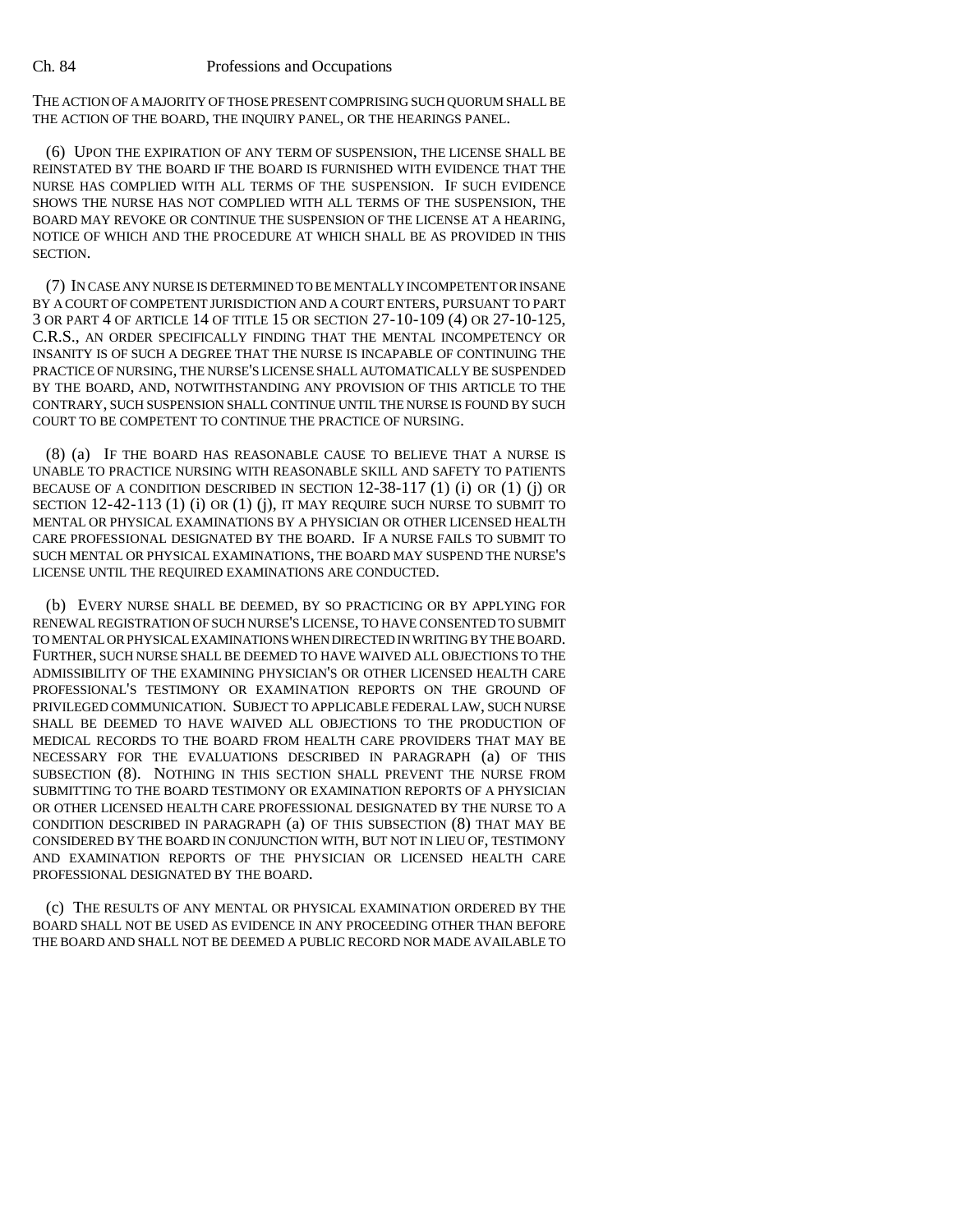### THE PUBLIC.

(d) THE BOARD MAY REQUIRE THAT A NURSE SUBMIT MEDICAL RECORDS FOR REVIEW IN CONJUNCTION WITH AN INVESTIGATION MADE PURSUANT TO PARAGRAPH (a) OF THIS SUBSECTION (8); EXCEPT THAT SUCH RECORDS SHALL REMAIN CONFIDENTIAL AND SHALL BE REVIEWED BY THE BOARD ONLY TO THE EXTENT NECESSARY TO CONDUCT AN INVESTIGATION.

(9) EXCEPT WHEN A DECISION TO PROCEED WITH A DISCIPLINARY ACTION HAS BEEN AGREED UPON BY A MAJORITY OF AN INQUIRY PANEL AND A NOTICE OF FORMAL COMPLAINT IS DRAFTED AND SERVED ON THE LICENSEE BY FIRST-CLASS MAIL, INVESTIGATIONS, EXAMINATIONS, HEARINGS, MEETINGS, OR ANY OTHER PROCEEDINGS OF THE BOARD CONDUCTED PURSUANT TO THE PROVISIONS OF THIS SECTION SHALL BE EXEMPT FROM THE PROVISIONS OF THE OPEN RECORDS LAW, ARTICLE 72 OF TITLE 24, C.R.S., REQUIRING THAT PROCEEDINGS OF THE BOARD BE CONDUCTED PUBLICLY OR THAT THE MINUTES OR RECORDS OF THE BOARD WITH RESPECT TO ACTION OF THE BOARD TAKEN PURSUANT TO THE PROVISIONS OF THIS SECTION BE OPEN TO PUBLIC INSPECTION.

(10) A PHYSICIAN OR OTHER LICENSED HEALTH CARE PROFESSIONAL WHO, AT THE REQUEST OF THE BOARD, EXAMINES A NURSE SHALL BE IMMUNE FROM SUIT FOR DAMAGES BY THE NURSE EXAMINED IF THE EXAMINING PHYSICIAN OR EXAMINING LICENSED HEALTH CARE PROFESSIONAL CONDUCTED THE EXAMINATION AND MADE FINDINGS OR A DIAGNOSIS IN GOOD FAITH.

(11) ALL INVESTIGATIONS COMPLETED OR IN PROGRESS PURSUANT TO SECTION 12-38-117 OR 12-42-113, AS SAID SECTIONS EXISTED ON JUNE 30, 1999, INCLUDING THOSE CASES THAT HAVE BEEN REFERRED TO HEARING, ARE BEFORE AN ADMINISTRATIVE LAW JUDGE, OR ARE AWAITING FINAL DISPOSITION BY THE BOARD, SHALL BE REFERRED TO A PANEL OF THE BOARD BY THE DIRECTOR OF THE DIVISION OF REGISTRATIONS FOR FINAL ADJUDICATION. ALL ACTIONS TAKEN AND DECISIONS RENDERED BY THE BOARD PRIOR TO JULY 1, 1999, ARE HEREBY RATIFIED.

(12) FINAL BOARD ACTION MAY BE JUDICIALLY REVIEWED IN THE COURT OF APPEALS, AND JUDICIAL PROCEEDINGS FOR THE ENFORCEMENT OF A BOARD ORDER MAY BE INSTITUTED IN ACCORDANCE WITH SECTION 24-4-106, C.R.S.

(13) IN ORDER TO AID THE BOARD IN ANY HEARING OR INVESTIGATION INSTITUTED PURSUANT TO THIS SECTION, WHETHER THE INVESTIGATION IS BEFORE OR AFTER A FORMAL COMPLAINT IS FILED PURSUANT TO THIS SECTION, THE BOARD, THROUGH ANY MEMBER OR EXECUTIVE OFFICER THEREOF, SHALL HAVE THE POWER TO ISSUE SUBPOENAS COMMANDING PRODUCTION OF COPIES OF ANY RECORDS CONTAINING INFORMATION RELEVANT TO THE PRACTICE OF NURSING RENDERED BY ANY LICENSEE, INCLUDING, BUT NOT LIMITED TO, HOSPITAL AND PHYSICIAN RECORDS. UPON CERTIFICATION OF THE CUSTODIAN THAT THE COPIES ARE TRUE AND COMPLETE EXCEPT FOR THE PATIENT'S NAME, THE COPIES SHALL BE DEEMED AUTHENTIC, SUBJECT TO THE RIGHT TO INSPECT THE ORIGINALS FOR THE LIMITED PURPOSE OF ASCERTAINING THE ACCURACY OF THE COPIES. NO PRIVILEGE OF CONFIDENTIALITY SHALL EXIST WITH RESPECT TO SUCH COPIES, AND NO LIABILITY SHALL LIE AGAINST THE BOARD OR THE CUSTODIAN OR THE CUSTODIAN'S AUTHORIZED EMPLOYEE FOR FURNISHING OR USING SUCH COPIES IN ACCORDANCE WITH THIS SUBSECTION (13).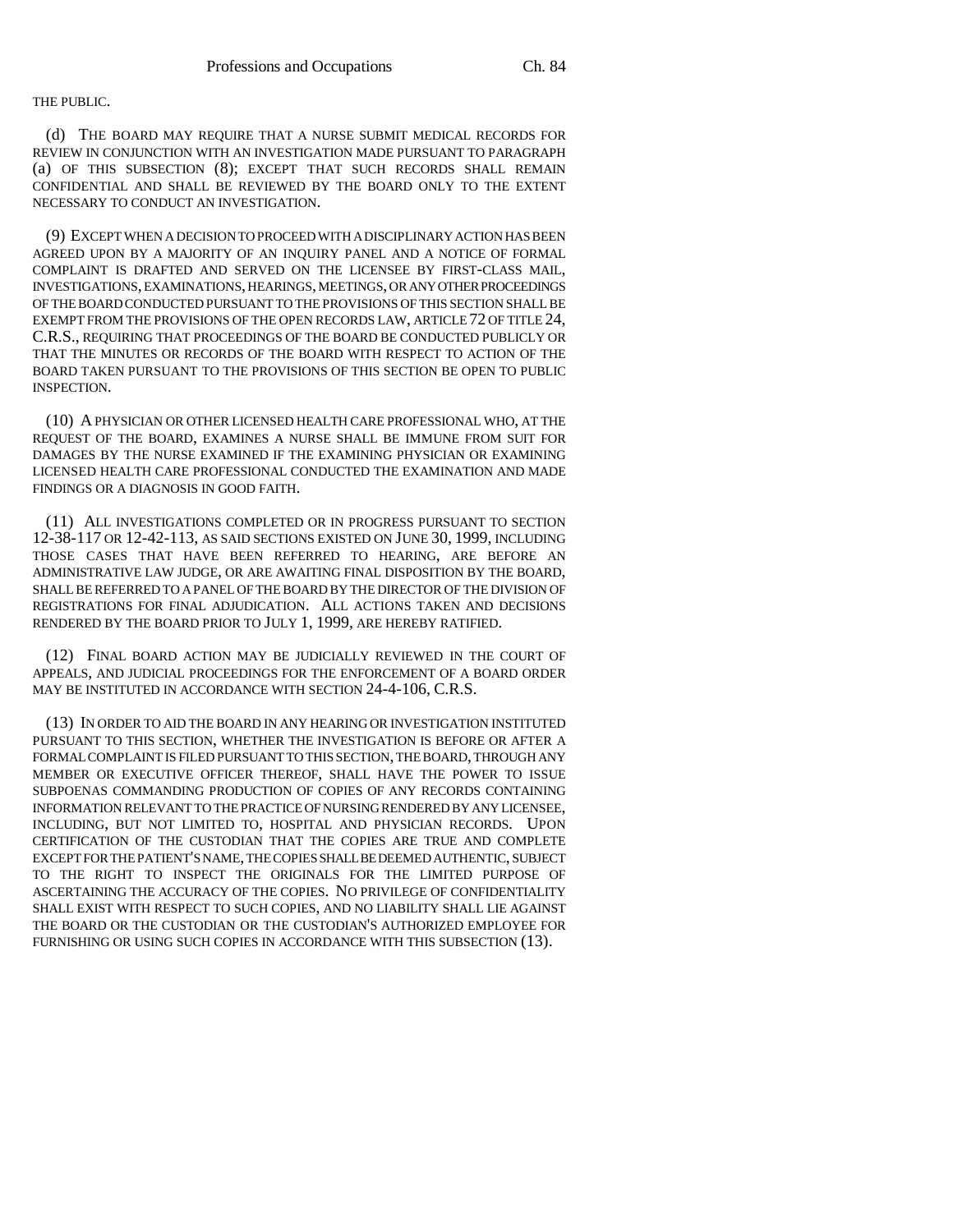(14) ANY PERSON PARTICIPATING IN GOOD FAITH IN THE MAKING OF A COMPLAINT OR REPORT OR PARTICIPATING IN ANY INVESTIGATIVE OR ADMINISTRATIVE PROCEEDING PURSUANT TO THIS ARTICLE SHALL BE IMMUNE FROM ANY LIABILITY, CIVIL OR CRIMINAL, THAT OTHERWISE MIGHT RESULT BY REASON OF SUCH ACTION.

**SECTION 7.** The introductory portion to 12-38-117 (1), Colorado Revised Statutes, is amended, and the said 12-38-117 (1) is further amended BY THE ADDITION OF A NEW PARAGRAPH, to read:

**12-38-117. Grounds for discipline.** (1) The board has the power to revoke, suspend, withhold, limit the scope of, or refuse to renew any license, to place on probation a licensee or temporary license holder, or to issue a letter of admonition to a licensee in accordance with the procedures set forth in subsection (3) of this section, upon proof that such person: "GROUNDS FOR DISCIPLINE", AS USED IN THIS ARTICLE, MEANS ANY ACTION BY ANY PERSON WHO:

(u) WILLFULLY FAILS TO RESPOND IN A MATERIALLY FACTUAL AND TIMELY MANNER TO A COMPLAINT ISSUED PURSUANT TO SECTION 12-38-116.5 (3).

**SECTION 8. Repeal.** 12-38-117 (1) (b) (III), (2), (3), (4), and (5), Colorado Revised Statutes, are repealed as follows:

**12-38-117. Grounds for discipline.** (1) (b) (III) In considering the possible revocation, suspension, limiting, or nonrenewal of a license or a temporary license, the board shall be governed by the provisions of section 24-5-101, C.R.S.

(2) Except as specifically provided in subsection (1) of this section, the board need not find that the actions which are grounds for discipline were willful, but it may consider the same in determining the nature of disciplinary sanctions imposed.

(3) When a complaint or an investigation discloses an instance of misconduct which, in the opinion of the board, does not warrant formal action by the board but which should not be dismissed as being without merit, a letter of admonition may be sent by certified mail to the nurse against whom a complaint was made and a copy thereof to the person making the complaint, but, when a letter of admonition is sent by certified mail by the board to a nurse complained against, such nurse shall be advised that he has the right to request in writing, within twenty days after proven receipt of the letter, that formal disciplinary proceedings be initiated against him to adjudicate the propriety of the conduct upon which the letter of admonition is based. If such request is timely made, the letter of admonition shall be deemed vacated, and the matter shall be processed by means of formal disciplinary proceedings.

(4) Any license issued by the board shall be summarily suspended by operation of law for failure of the licensee to timely renew his license pursuant to the rules and regulations established by the board, including the payment of all required fees. Upon compliance with the applicable rules and regulations regarding renewal and payment of fees, the suspended license shall be reinstated.

(5) If the board finds the charges proven and orders that discipline be imposed, it may also require the licensee to take such therapy or courses of training or education as a requirement for reinstatement as may be needed to correct any deficiency found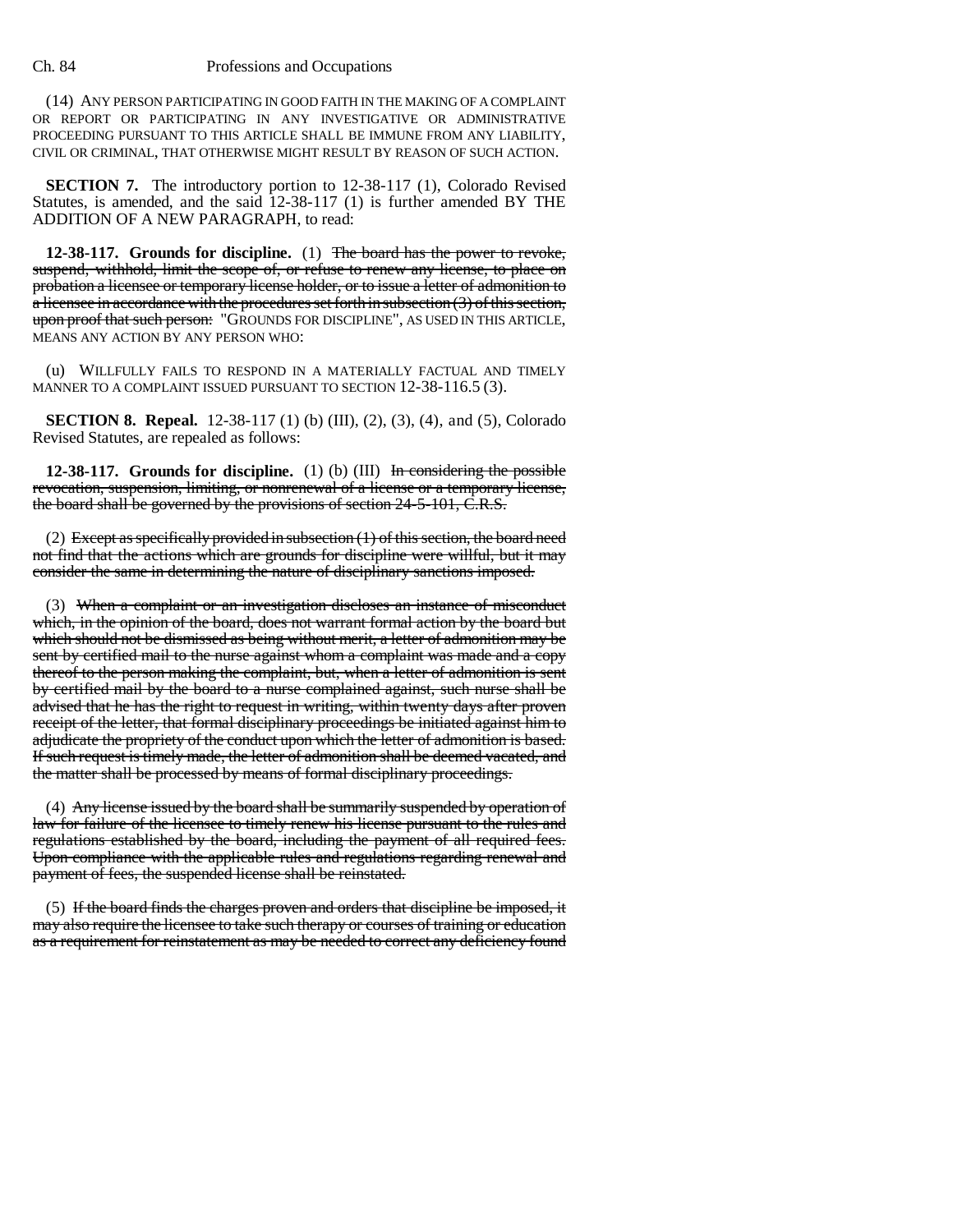in the hearing.

**SECTION 9.** The introductory portion to 12-42-113 (1), Colorado Revised Statutes, is amended, and the said 12-42-113 (1) is further amended BY THE ADDITION OF A NEW PARAGRAPH, to read:

**12-42-113. Grounds for discipline.** (1) The board has the power to revoke, suspend, withhold, limit the scope of, or refuse to renew any license to practice as a psychiatric technician, to place on probation a licensee, or to issue a letter of admonition to a licensee in accordance with the procedures set forth in subsection (3) of this section, upon proof that such person "GROUNDS FOR DISCIPLINE", AS USED IN THIS ARTICLE, MEANS ANY ACTION BY ANY PERSON WHO:

(m) WILLFULLY FAILS TO RESPOND IN A MATERIALLY FACTUAL AND TIMELY MANNER TO A COMPLAINT ISSUED PURSUANT TO SECTION 12-38-116.5 (3).

**SECTION 10. Repeal.** 12-38-119, Colorado Revised Statutes, is repealed as follows:

**12-38-119. Mental and physical examination of licensees.** (1) If any licensee or temporary license holder is determined to be mentally incompetent or insane by a court of competent jurisdiction, his license shall automatically be suspended by the board, and such suspension shall continue until the licensee is determined by such court to be restored to reason or until such person is duly discharged as restored to reason in any other manner provided by law.

(2) (a) If the board has reasonable cause to believe that a licensee or temporary license holder is unable to practice with reasonable skill and safety to patients because of a condition described in section  $12-38-117(1)(i)$  or  $(1)(j)$ , it may require such person to submit to a mental or physical examination by a qualified professional it designates. Upon the failure of such person to submit to such mental or physical examination, unless due to circumstances beyond such person's control, the board may suspend such person's license until such time as such person submits to the required examinations.

(b) Every licensee or temporary license holder, by engaging in the practice of practical nursing or in the practice of professional nursing in this state or by applying for the renewal of his license or temporary license therefor, shall be deemed to have given consent to submit to a mental or physical examination when so directed in writing by the board. The direction to submit to such an examination shall contain the basis of the board's reasonable cause to believe that the licensee is unable to practice with reasonable skill and safety to patients because of a condition described in section 12-38-117 (1) (i) or (1) (j). The licensee shall be deemed to have waived all objections to the admissibility of the examining physician's testimony or examination reports on the ground of privileged communication.

(c) Nothing in this section shall prevent the licensee from submitting to the board testimony or examination reports of a physician designated by the licensee pertaining to a condition described in section  $12-38-117$  (1) (i) or (1) (j) which may be considered by the board in conjunction with, but not in lieu of, testimony and examination reports of the physician designated by the board.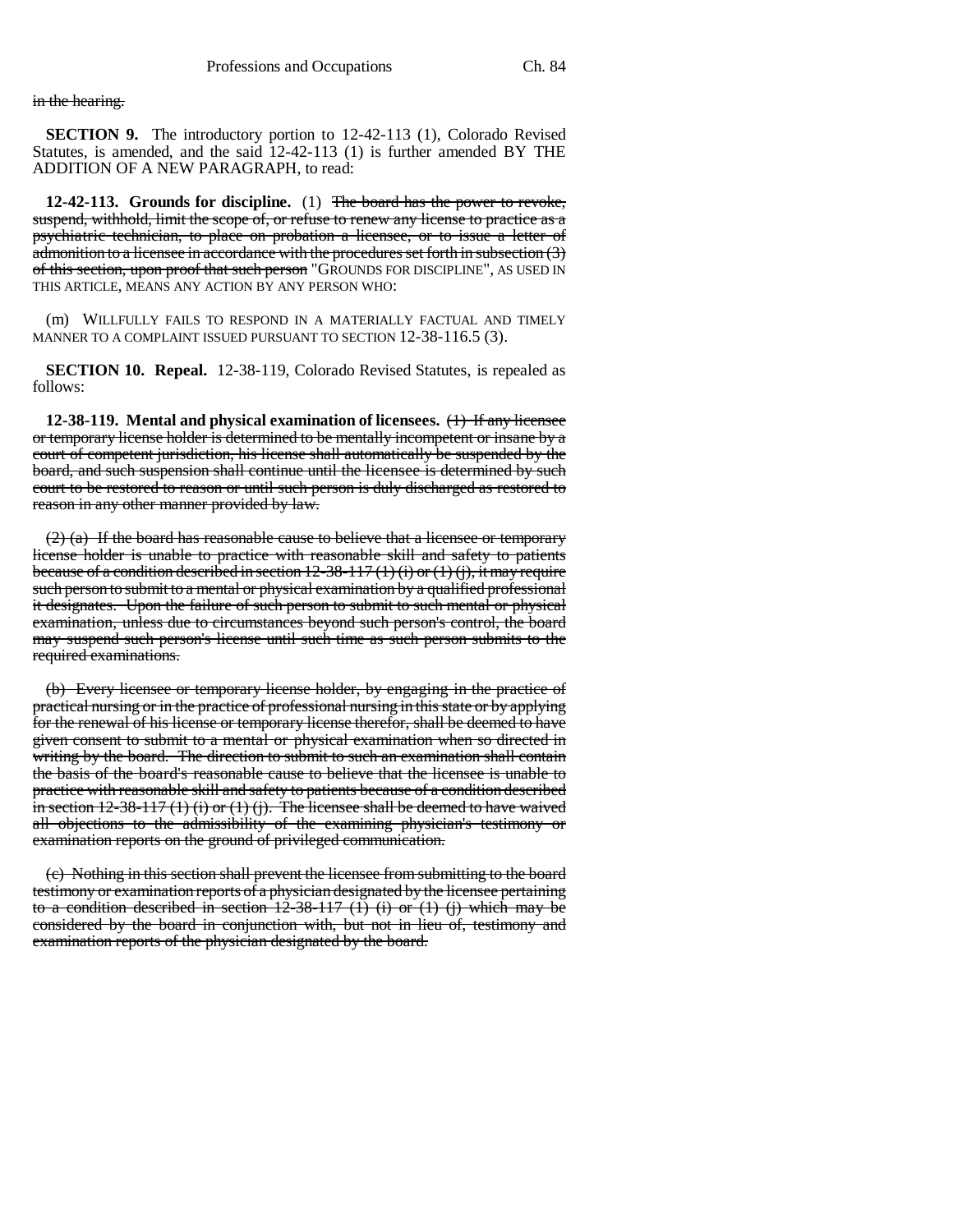(d) The results of any mental or physical examination ordered by the board shall not be used as evidence in any proceeding other than one before the board and shall not be deemed public records nor made available to the public.

(e) The board may require that a licensee submit medical records for review in conjunction with an investigation made pursuant to paragraph (a) of this subsection (2); except that such records shall remain confidential and shall be reviewed by the board only to the extent necessary to conduct an investigation.

**SECTION 11. Repeal.** 12-38-120, Colorado Revised Statutes, is repealed as follows:

**12-38-120. Disciplinary proceedings - administrative law judges - judicial review.** (1) The board, through the department of regulatory agencies, may employ administrative law judges, on a full-time or part-time basis, to conduct hearings as provided by this article or on any matter within the board's jurisdiction upon such conditions and terms as the board may determine.

(2) A proceeding for discipline of a licensee or a temporary license holder may be commenced when the board has reasonable grounds to believe that a licensee under the board's jurisdiction has committed acts which may violate section 12-38-117.

(3) The attendance of witnesses and the production of books, patient records, papers, and other pertinent documents at the hearing may be summoned by subpoenas issued by the board, which shall be served in the manner provided by the Colorado rules of civil procedure for service of subpoenas.

(4) (a) Disciplinary proceedings shall be conducted in the manner prescribed by article 4 of title 24, C.R.S., and the hearing and opportunity for review shall be conducted pursuant to said article by the board or an administrative law judge at the board's discretion.

(b) Before determining what disciplinary action should be imposed against a licensee, the board shall determine what sanctions, if any, are necessary to protect or compensate the public. After any such protection is in place or compensation made, or both, the board may consider and impose requirements or forms of relief designed to rehabilitate or relieve the licensee. Protection of the public shall be the primary concern in a disciplinary proceeding.

(5) No previously issued license to engage in the practice of nursing shall be revoked or suspended until after a hearing conducted pursuant to section 24-4-105, C.R.S., except as provided for emergency situations by section 24-4-104, C.R.S. The denial of an application to renew an existing license shall be treated in all respects as a revocation. If an application for a new license is denied, the applicant, within sixty days after the giving of notice of such action, may request a hearing as provided in section 24-4-105, C.R.S.

(6) Final board action may be judicially reviewed in the court of appeals, and judicial proceedings for the enforcement of a board order may be instituted in accordance with section 24-4-106, C.R.S.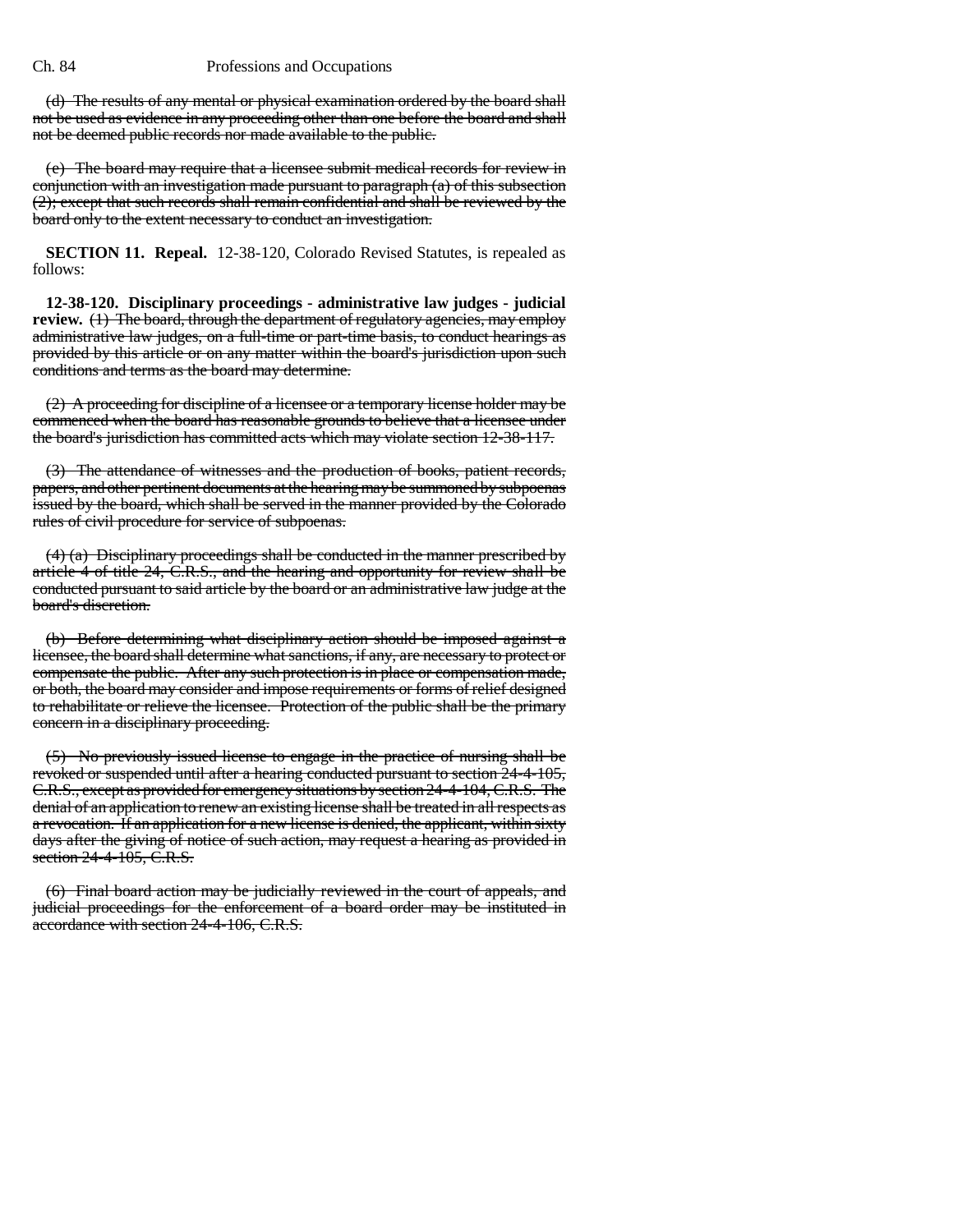(7) In order to aid the board in any hearing or investigation instituted pursuant to this section, the board, through any member or executive officer thereof, shall have the power to issue subpoenas commanding production of copies of any records containing information relevant to the practice of practical or professional nursing rendered by any licensee, including, but not limited to, hospital and physician records. Upon certification of the custodian that the copies are true and complete except for the patient's name, they shall be deemed authentic, subject to the right to inspect the originals for the limited purpose of ascertaining the accuracy of the copies. No privilege of confidentiality shall exist with respect to such copies, and no liability shall lie against the board or the custodian or the custodian's authorized employee for furnishing or using such copies in accordance with this subsection (7).

(8) Any person participating in good faith in the making of a complaint or report or participating in any investigative or administrative proceeding pursuant to this article shall be immune from any liability, civil or criminal, that otherwise might result by reason of such action.

(9) An employer of a nurse shall report to the board any disciplinary action taken against the nurse or resignation in lieu of a disciplinary action for conduct which constitutes a violation of this article.

(10) Except when a decision to proceed with a disciplinary action has been agreed upon by a majority of the board, investigations, examinations, hearings, meetings, or any other proceedings of the board conducted pursuant to the provisions of this section shall be exempt from the provisions of any law requiring that proceedings of the board be conducted publicly or that the minutes or records of the board with respect to action of the board taken pursuant to the provisions of this section be open to public inspection.

**SECTION 12. Repeal.** 12-42-113 (1) (b) (III), (2), (3), (4), (5), and (6), Colorado Revised Statutes, are repealed as follows:

**12-42-113. Grounds for discipline.** (1) (b) (III) In considering the possible revocation, suspension, limiting, or nonrenewal of a license or temporary license, the board shall be governed by the provisions of section 24-5-101, C.R.S.

(2) Except as specifically provided in subsection  $(1)$  of this section, the board need not find that the actions which are grounds for discipline were willful, but it may consider the same in determining the nature of disciplinary sanctions imposed.

(3) When a complaint or an investigation discloses an instance of misconduct which, in the opinion of the board, does not warrant formal action by the board but which should not be dismissed as being without merit, a letter of admonition may be sent by certified mail to the psychiatric technician against whom a complaint was made and a copy thereof to the person making the complaint, but, when a letter of admonition is sent by certified mail by the board to a psychiatric technician complained against, such psychiatric technician nurse shall be advised that he has the right to request in writing, within twenty days after proven receipt of the letter, that formal disciplinary proceedings be initiated against him to adjudicate the propriety of the conduct upon which the letter of admonition is based. If such request is timely made, the letter of admonition shall be deemed vacated, and the matter shall be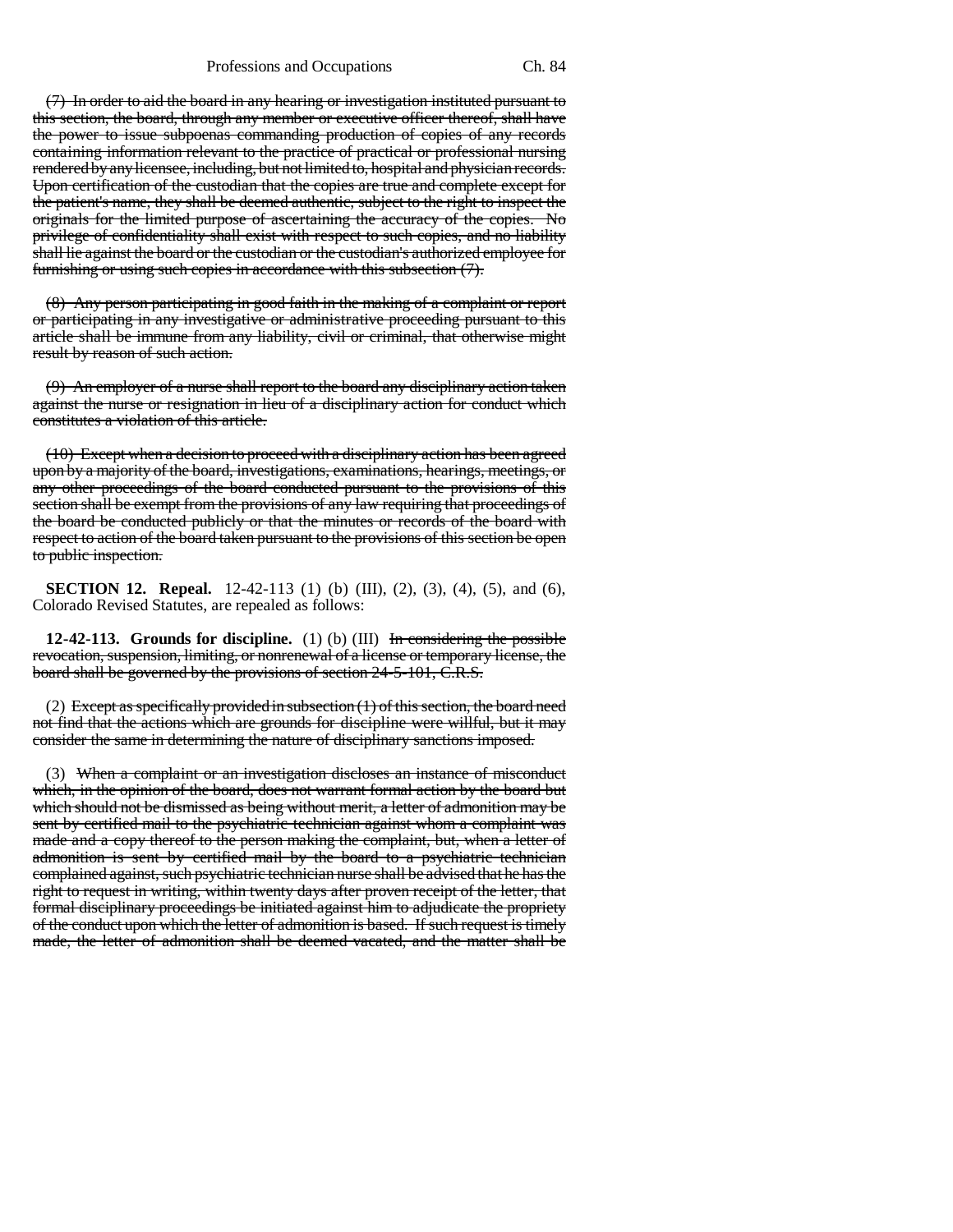processed by means of formal disciplinary proceedings.

(4) Any license issued by the board shall be summarily suspended by operation of law for failure of the licensee to timely renew his license pursuant to the rules and regulations established by the board, including the payment of all required fees. Upon compliance with the applicable rules and regulations regarding renewal and payment of fees, the suspended license shall be reinstated.

(5) If the board finds the charges proven and orders that discipline be imposed, it may also require the licensee to take such therapy or courses of training or education as a requirement for reinstatement as may be needed to correct any deficiency found in the hearing.

(6) The board shall not discipline a licensee by limiting the scope of such licensee's license based upon a licensee's violation of paragraph (i) of subsection (1) of this section until the licensee has completed a program approved by the board designed to end addiction to or dependency on alcohol, habit-forming drugs, controlled substances, as defined in section  $12{\text -}22{\text -}303(7)$ , or other drugs having similar effects. Until such time as the licensee completes an approved program, the board may impose any of the other forms of discipline set forth in subsection (1) of this section.

**SECTION 13. Repeal.** 12-42-115, Colorado Revised Statutes, is repealed as follows:

**12-42-115. Mental or physical examination of licensees - review of medical records.** (1) If any licensee is determined to be mentally incompetent or insane by a court of competent jurisdiction, his license shall automatically be suspended by the board, and such suspension shall continue until the licensee is determined by such court to be restored to reason or until such person is duly discharged as restored to reason in any other manner provided by law.

(2) (a) If the board has reasonable cause to believe that a licensee is unable to practice with reasonable skill and safety to patients because of a condition described in section  $12-42-113$  (1) (i) or (1) (j), it may require such person to submit to a mental or physical examination by a physician, psychologist, or other qualified professional. Upon the failure of such person to submit to such mental or physical examination, unless due to circumstances beyond such person's control, the board may suspend such person's license until such time as such person submits to the required examination.

(b) Every licensee, by engaging in the practice of a psychiatric technician in this state or by applying for the renewal of his license therefor, shall be deemed to have given consent to submit to a mental or physical examination when so directed in writing by the board. The direction to submit to such an examination shall contain the basis of the board's reasonable cause to believe that the licensee is unable to practice with reasonable skill and safety to patients because of a condition described in section  $12-42-113$  (1) (i) or (1) (j). The licensee shall be deemed to have waived all objections to the admissibility of the examining physician's testimony or examination reports on the ground of privileged communication.

(c) Nothing in this section shall prevent the licensee from submitting to the board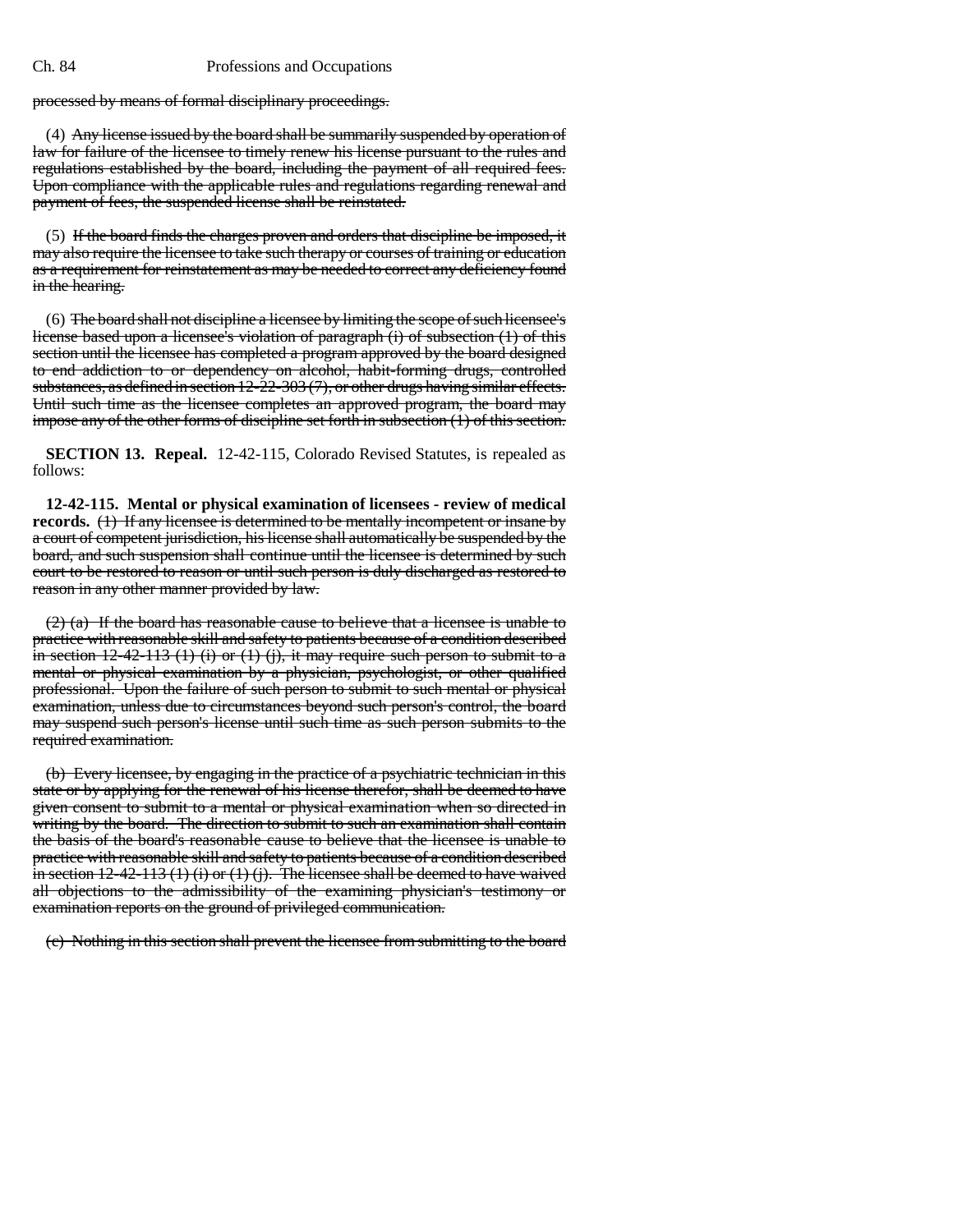testimony or examination reports of a physician designated by the licensee pertaining to a condition described in section  $12-42-113$  (1) (i) or (1) (j) which may be considered by the board in conjunction with, but not in lieu of, testimony and examination reports of the physician designated by the board.

(d) The results of any mental or physical examination ordered by the board shall not be used as evidence in any proceeding other than one before the board and shall not be deemed public records nor made available to the public.

(e) The board may require that a licensee submit medical records for review in conjunction with an investigation made pursuant to paragraph (a) of this subsection (2); except that such records shall remain confidential and shall be reviewed by the board.

**SECTION 14.** 12-42-115.3, Colorado Revised Statutes, is amended to read:

**12-42-115.3. Disciplinary proceedings.** (1) The board, through the department of regulatory agencies, may employ administrative law judges, on a full-time or part-time basis, to conduct hearings as provided by this article or on any matter within the board's jurisdiction upon such conditions and terms as the board may determine. DISCIPLINARY PROCEEDINGS UNDER THIS ARTICLE SHALL BE CONDUCTED PURSUANT TO SECTION 12-38-116.5.

(2) A proceeding for discipline of a licensee may be commenced when the board has reasonable grounds to believe that a licensee under the board's jurisdiction has committed acts which may violate section 12-42-113.

(3) The attendance of witnesses and the production of books, patient records, papers, and other pertinent documents at the hearing may be summoned by subpoenas issued by the board, which shall be served in the manner provided by the Colorado rules of civil procedure for service of subpoenas.

(4) Disciplinary proceedings shall be conducted in the manner prescribed by article 4 of title 24, C.R.S., and the hearing and opportunity for review shall be conducted pursuant to said article by the board or an administrative law judge at the board's discretion.

(5) No previously issued license to engage in practice as a psychiatric technician shall be revoked or suspended until after a hearing conducted pursuant to section 24-4-105, C.R.S., except as provided for emergency situations by section 24-4-104, C.R.S. The denial of an application to renew an existing license shall be treated in all respects as a revocation. If an application for a new license is denied, the applicant, within sixty days after the giving of notice of such action, may request a hearing as provided in section 24-4-105, C.R.S.

(6) In order to aid the board in any hearing or investigation instituted pursuant to this section, the board, through any member or executive officer thereof, shall have the power to issue subpoenas commanding production of copies of any records containing information relevant to practice as a psychiatric technician rendered by any licensee, including, but not limited to, hospital and physician records. Upon certification of the custodian that the copies are true and complete except for the